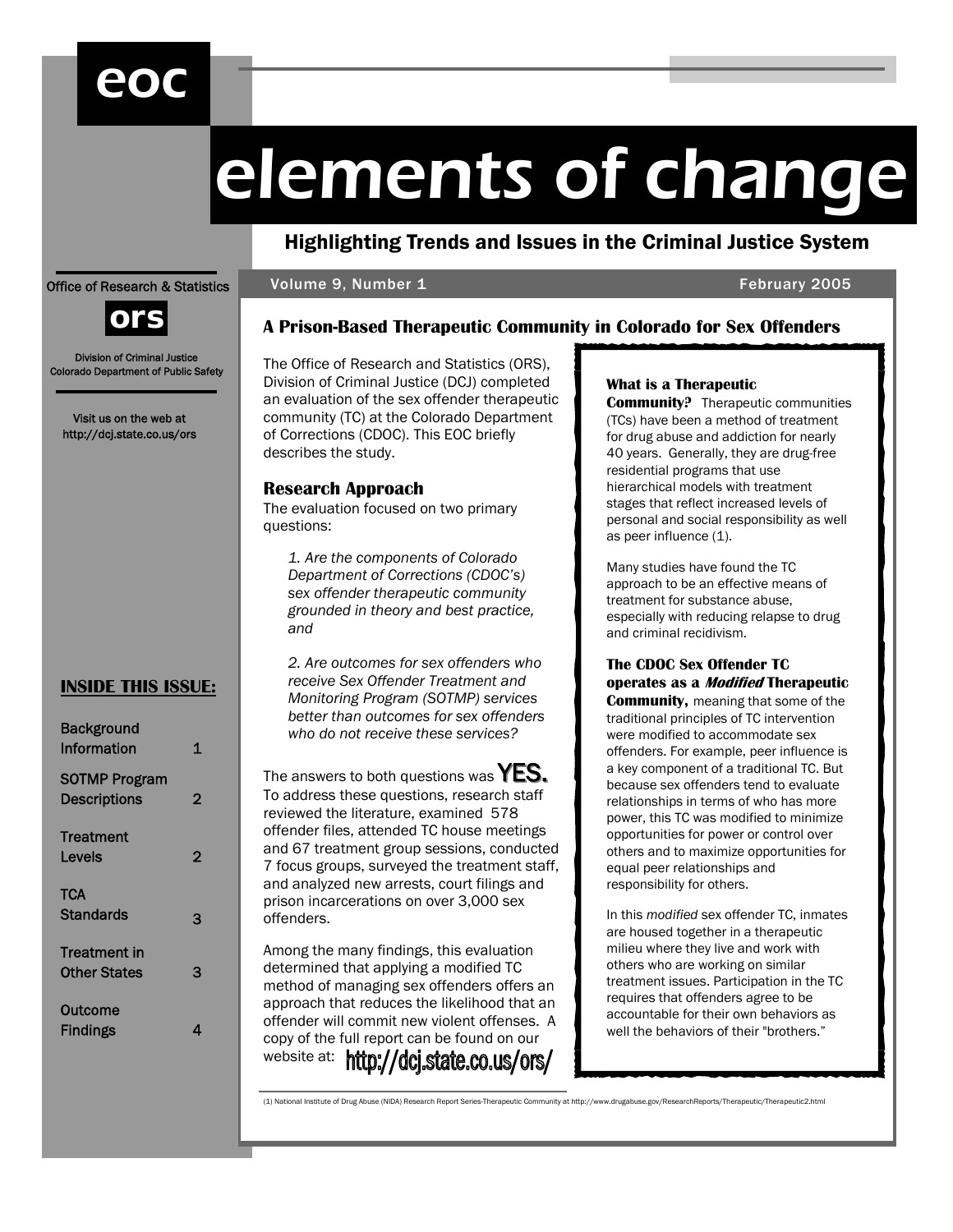## **SOTMP Program Description**

The Sex Offender Treatment and Monitoring Program (SOTMP) within the Colorado Department of Corrections (CDOC) is very intense. Offenders must successfully complete the Mental Health Core Curriculum program and Phase I of the SOTMP before entering the therapeutic community (TC). These are described below.

#### **MENTAL HEALTH CORE CURRICULUM**

This is a voluntary group that meets a minimum of 18 session hours and provides education on fundamental mental health concepts. When inmates complete this module, they may proceed to Phase 1 of the SOTMP.

#### **PHASE 1**

This is an intense educational treatment program that meets for 2 hours, 4 days each week for 6 months. Inmates must admit to committing a sex offense, see sex offending as a current problem, and must be willing to discuss it in the context of treatment.

Phase 1 is offered at several different facilities and for special populations (developmentally disabled, seriously mentally ill, Spanish speaking, and female offenders).

Inmates must successfully complete Phase I before they can participate in Phase 2, the Therapeutic Community.

#### **PHASE 2**

Phase 2 is a modified therapeutic community and is considered the final institutional component of the SOTMP. The TC is a 96-bed program located at a minimum-security prison in Canon City, Colorado where inmates live and work together. Inmates must agree to be accountable for their own behaviors as well as the behaviors of their "brothers." The TC has five clearly defined successive levels of treatment *(see description to the right)*. The primary mode of treatment is cognitive behavioral group therapy. Cognitive-behavioral interventions are based on the psychological principle that thinking leads to behavior, so modifying thoughts, attitudes, and reasoning will improve problem solving and help clients develop new noncriminal behaviors.

# **Treatment Levels within the Therapeutic Community**

#### **Assessment Phase**  *(also referred to as the Basic Orientation Level)*

Offender focuses on learning, identifying, and changing thinking errors: learns the expectations of living in a therapeutic community, participates in recreational therapy and begins participation on a task team. Task teams identify a specific project to work on together that will benefit others.

#### **Orientation Level**

Inmate cooperates in the development of his individualized treatment plan, completes his sex history, identifies his victim pool and grooming tactics and takes a baseline polygraph. Orientation also consists of participating in several groups such as Basic Orientation Training (BOT), Rational Behavior Training (RBT), Journaling, and Concept groups.

#### **Commitment Level**

In addition to the groups they are already participating in the offender will complete a personal change contract, identify a community support system who will participate in family education, and discloses his sexual history and personal change contract (PCC) to his identified support system.

#### **Senior Level**

Offender completes a victim clarification project, undertakes community service activities, and continues to attend Journaling Process group, Cycle group, Concept group, Relapse Rehearsal group as well as any other specialty groups as needed.

#### **Maintenance Level**

Offender participates in Relapse Prevention Rehearsal group, Maintenance group, Journaling, and specialized seminars. Inmates stay in this phase of treatment until they are accepted into community corrections, discharge to parole, or terminate.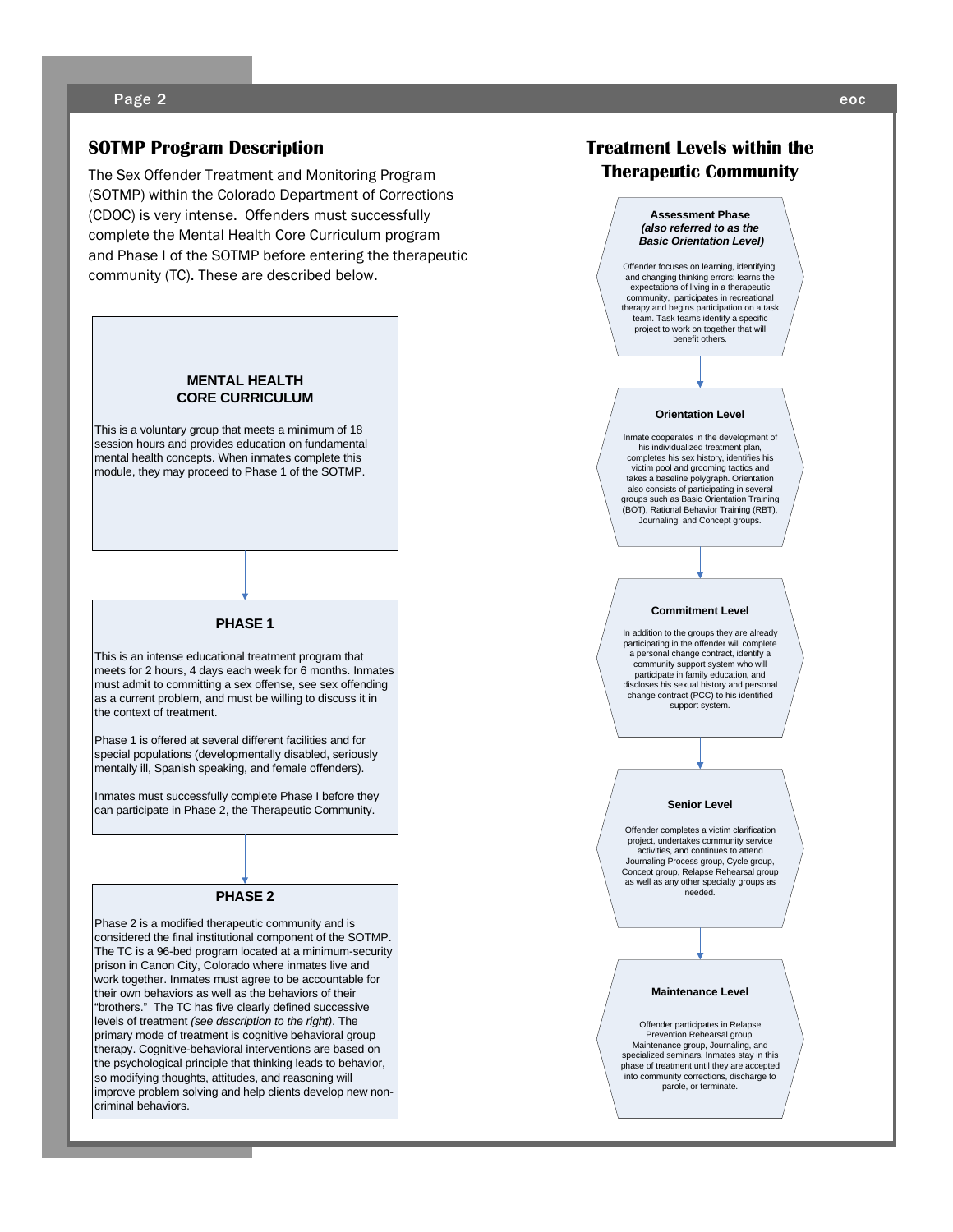# **TCA Standards**

Therapeutic Communities of America (TCA) has standards for prison-based TCs. These standards specify the core program elements and *best practices.* They were developed to provide quality assurance of therapeutic community programming in a prison setting.

The TCA standards are organized into 11 domains, which are listed to the right. The findings from our report, "Evaluation of Colorado's Prison Therapeutic Community for Sex Offenders: A Report of Findings" are presented over the next several pages.

To learn more about the TCA Standards visit: http://www.whitehousedrugpolicy.gov/national%5Fassembly/ publications/therap%5Fcomm/thera\_1.html

- *1. Theoretical Basis*
- *2. Clinical Principles*
- *3. Administration*
- *4. Staffing*
- *5. Facility Environment*
- *6. Program Elements*
- *7. TC Process*
- *8. Stages of Treatment*
- *9. Community TC and Clinical Management*
- *10. Intake Screening and Assessment*
- *11. Community-Based Aftercare*

# **What are Other States Doing?**

The Colorado Department of Corrections (CDOC) conducted a survey in 2000 of corrections departments around the United States to obtain more information about sex offender treatment and monitoring programs. Of the 51 state or district correctional agencies surveyed, 48 responded. Thirty-nine correctional agencies reported having formal sex offender programs, 1 reported having an informal program, 1 reported that it was in the process of developing a program, and 7 reported having no program. Of the 39 with a formal program, 20 of these states reported to have intensive forms of



treatment through "therapeutic communities" or residential programs although the term "therapeutic community" seemed to describe a wide range of residential programming.

Some of the survey respondents reported that participants worked and lived together in a therapeutic milieu that involved all aspects of an offender's life. Community life focused on clearly defined methods for holding each other accountable for specific behaviors. Other respondents described a modified therapeutic community or a residential program with certain features of a therapeutic community such as a segregated unit for participants, specially trained staff, intensive group therapy, and a reinforced atmosphere of mutual support.

Even though the programs varied, each has a goal of public safety.

A copy of the complete report can be found at: http://www.doc.state.co.us/programs.htm.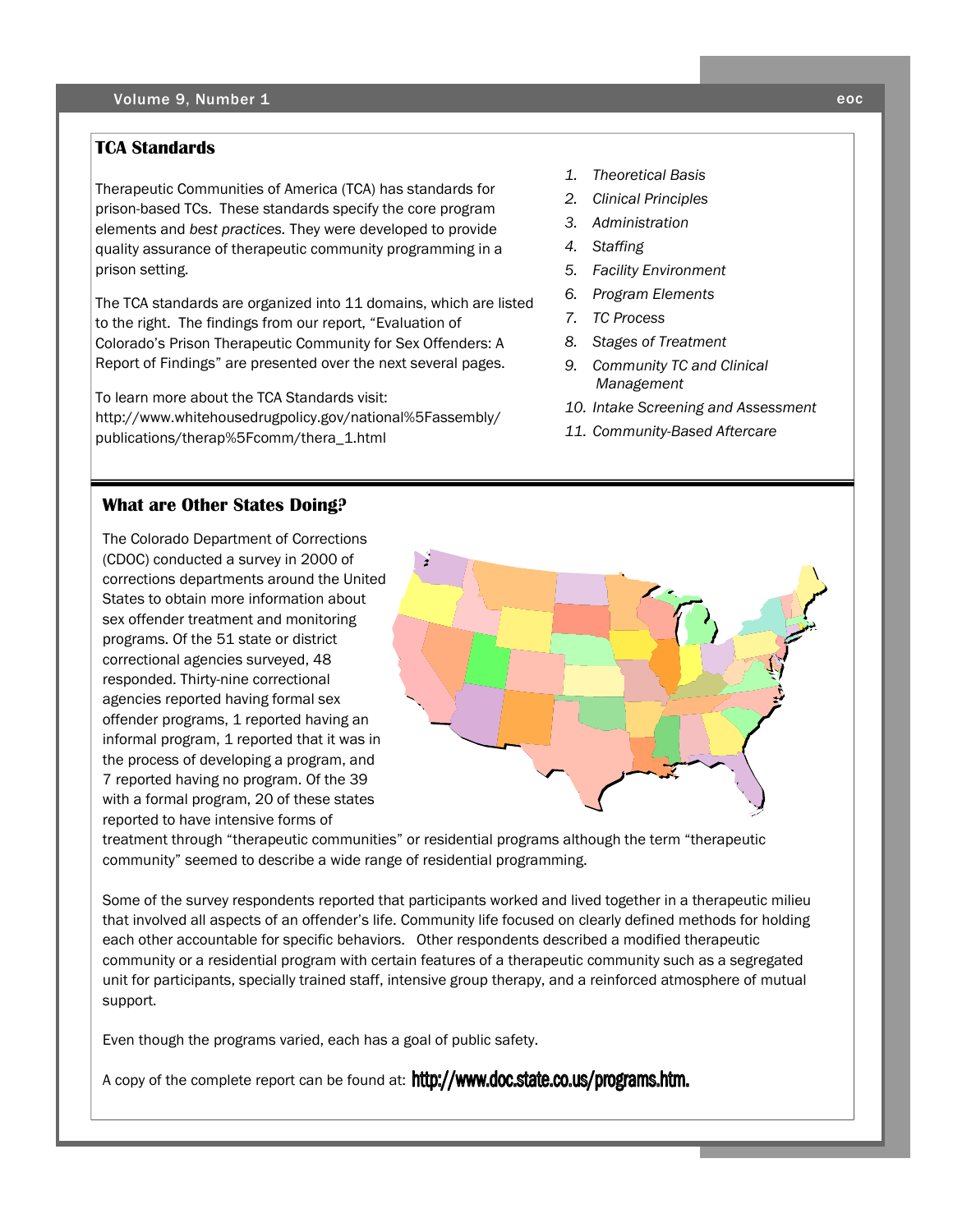### **Highlighted Findings from the Outcome Evaluation**

**Over 3,000 sex offenders released from DOC between April 1993 and July 30, 2002 were included in the outcome analysis. Sex offenders were assigned to one of three treatment groups:** 

● **No Treatment,** which included all of those who had less than 30 calendar days in Phase 1 treatment.

• Phase 1 included those with more than 30 days in Phase 1 and no Phase 2 (or TC) treatment.

● **Phase 2 (or TC)** treatment included those who participated in both Phase 1 and Phase 2 sex offender treatment.



**Phase 1** is an intense educational treatment program that meets for 2 hours, 4 days each week for 6 months.

**Phase 2 (or TC)** is a modified therapeutic community, where Inmates live and work together and agree to be accountable for their own behaviors as well as the behaviors of their "brothers."

**FINDING:** *Participation in treatment was significantly associated with success on parole. We analyzed parole completion/revocation rates for 1,585 sex offenders released to parole between April 1, 1993 and July 30, 2002. Nearly half (47.7%) of the offenders in the* **no treatment** *group were revoked back to prison. This rate was three times higher than the group that participated in the TC, and it was 50% higher compared to the group that participated in Phase 1* 

#### Table 2: New Arrest is Correlated with Fewer Months in Treatment

| New Felony or<br><b>Serious Misdemeanor Arrests</b> |                             | <b>Average Months</b><br>in Treatment |
|-----------------------------------------------------|-----------------------------|---------------------------------------|
| Follow-up Period: 12 Months                         | <b>No</b><br>Arrest         | 27.4 Months                           |
|                                                     | <b>New</b><br><b>Arrest</b> | 19.3 Months                           |
| Follow-up Period: 24 Months                         | No.<br><b>Arrest</b>        | 30.1 Months                           |
|                                                     | <b>New</b><br><b>Arrest</b> | 20.0 Months                           |
| Follow-up Period: 36 Months                         | No.<br>Arrest               | 30.1 Months                           |
|                                                     | <b>New</b><br>Arrest        | 17.5 Months                           |

**FINDING:** *The length of time an offender participates in treatment was significantly related to positive outcomes after release from prison. This finding is consistent with research in the area of substance abuse: the greater time an offender spends in treatment (including cumulative multiple treatment episodes), the greater the likelihood that the offender will succeed following treatment.* **For each additional month spent in the TC, inmates increased their chances of success upon release by one percent (12 percent per year).**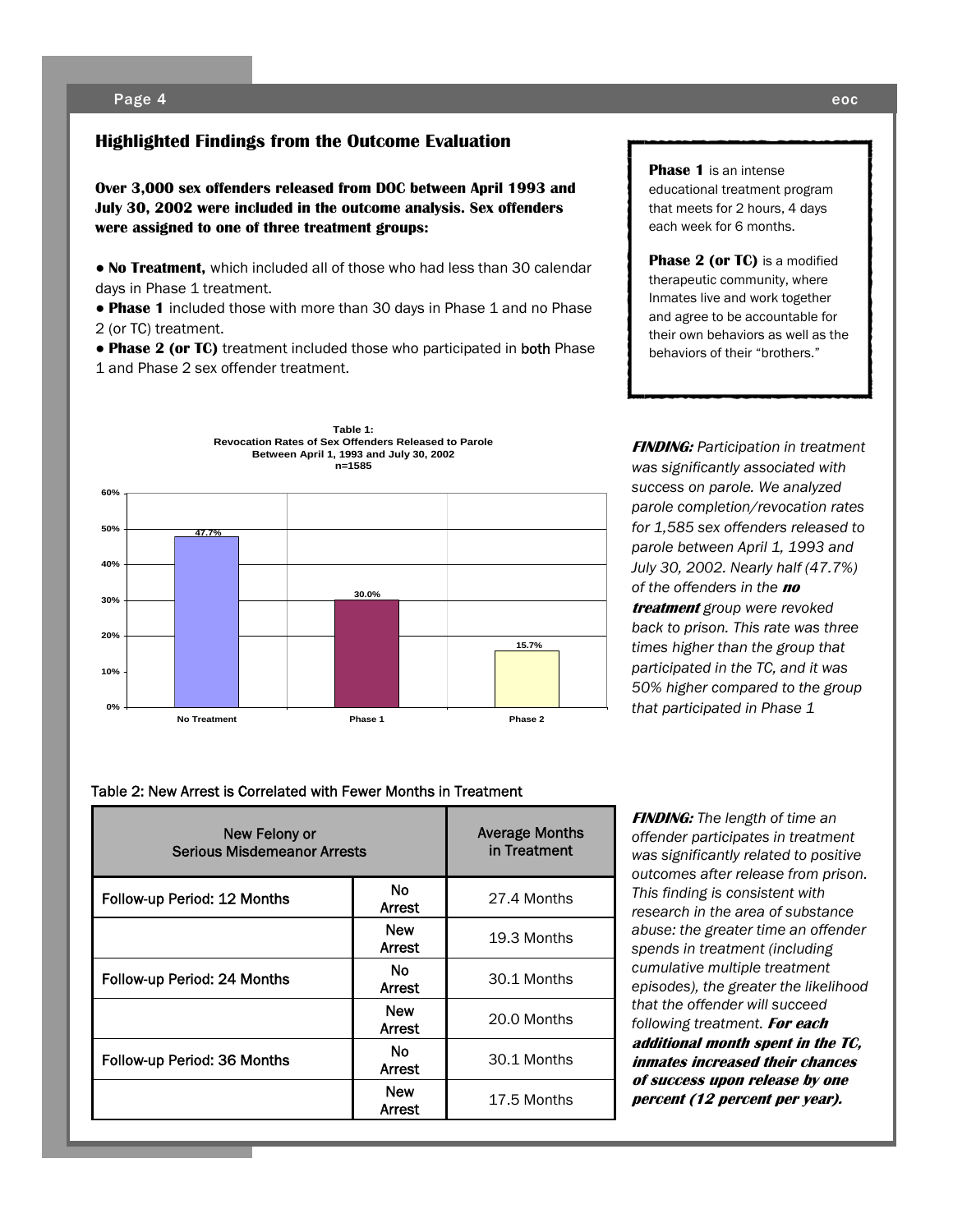Volume 9, Number 1 eoc



**FINDING:** *The long term outcome of offenders who were first placed on parole was significantly better than the group that was discharged from prison without parole, reflecting the value of parole supervision for community safety.*